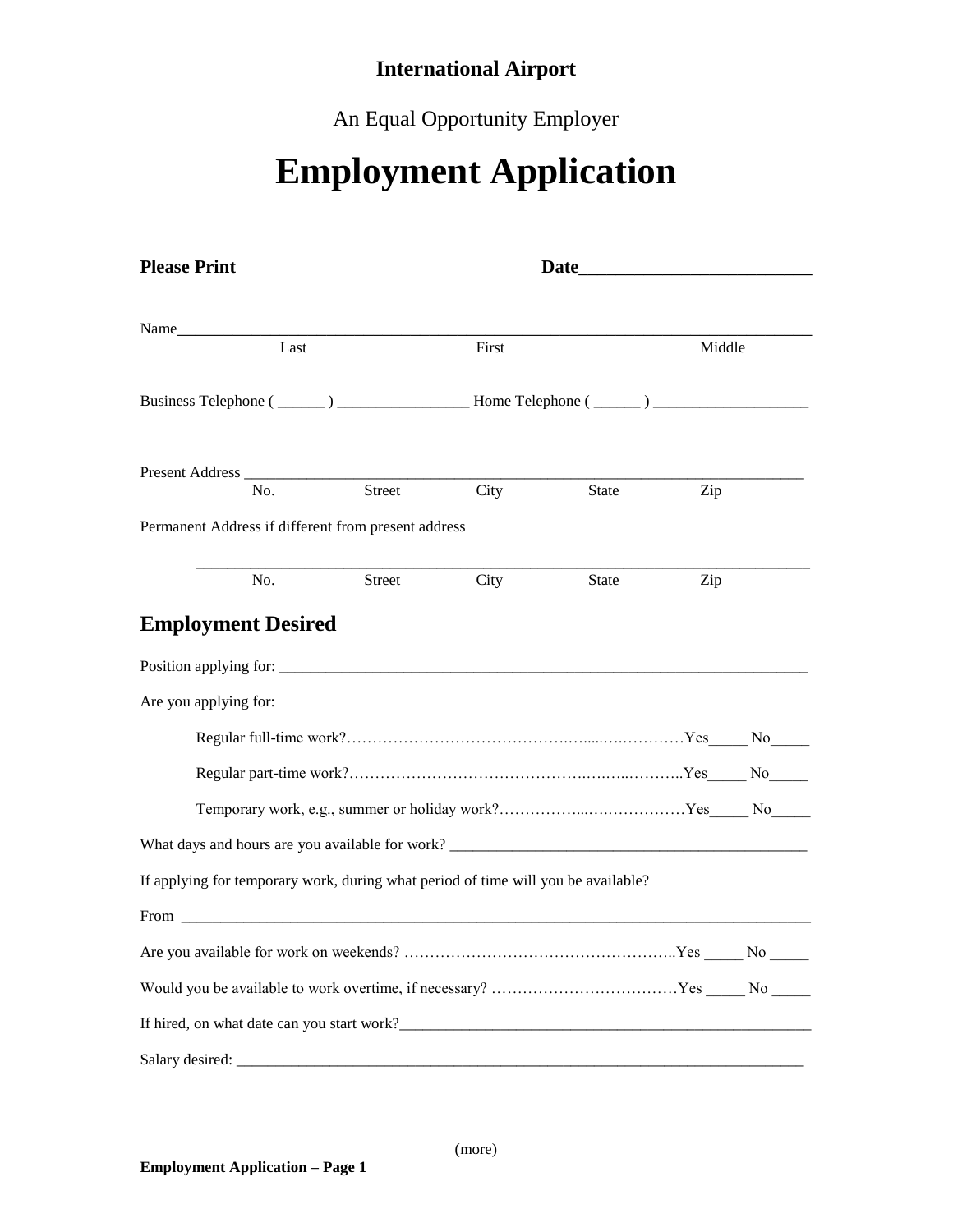## **Personal Information**

| If yes, when? $\qquad \qquad$                                                                                                                                                                                                                                                                   |  |
|-------------------------------------------------------------------------------------------------------------------------------------------------------------------------------------------------------------------------------------------------------------------------------------------------|--|
| Do you have any friends, relatives, or know anyone working for this company?  Yes _______ No ______                                                                                                                                                                                             |  |
|                                                                                                                                                                                                                                                                                                 |  |
| If hired, would you have a reliable means of transportation to and from work? Yes ______ No ______                                                                                                                                                                                              |  |
| (If under 18, hire is subject to verification that you are of minimum legal age.)                                                                                                                                                                                                               |  |
| If hired, can you present evidence of your U.S. citizenship or proof of your legal right to live and work in                                                                                                                                                                                    |  |
| If no, describe the functions that cannot be performed:                                                                                                                                                                                                                                         |  |
| (Note: We comply with the ADA and consider reasonable accommodation measures that may be necessary<br>for eligible applicants/employees to perform essential functions.)<br>Are you able to perform all other duties of the job for which you are applying? Yes ______ No ______                |  |
| (Note: Hire may be subject to passing a medical examination, and to skill and agility tests.)                                                                                                                                                                                                   |  |
| Have you ever been convicted of a criminal offense (felony or serious misdemeanor)? (Convictions for marijuana                                                                                                                                                                                  |  |
| If yes, state nature of the crime (s), when and where convicted and disposition of the case ______________                                                                                                                                                                                      |  |
| (Note: No applicant will be denied employment solely on the grounds of conviction of a criminal offense.<br>The nature of the offense, the date of the offense, the surrounding circumstances and the relevance of the<br>offense to the position (s) applied for may, however, be considered.) |  |
|                                                                                                                                                                                                                                                                                                 |  |
|                                                                                                                                                                                                                                                                                                 |  |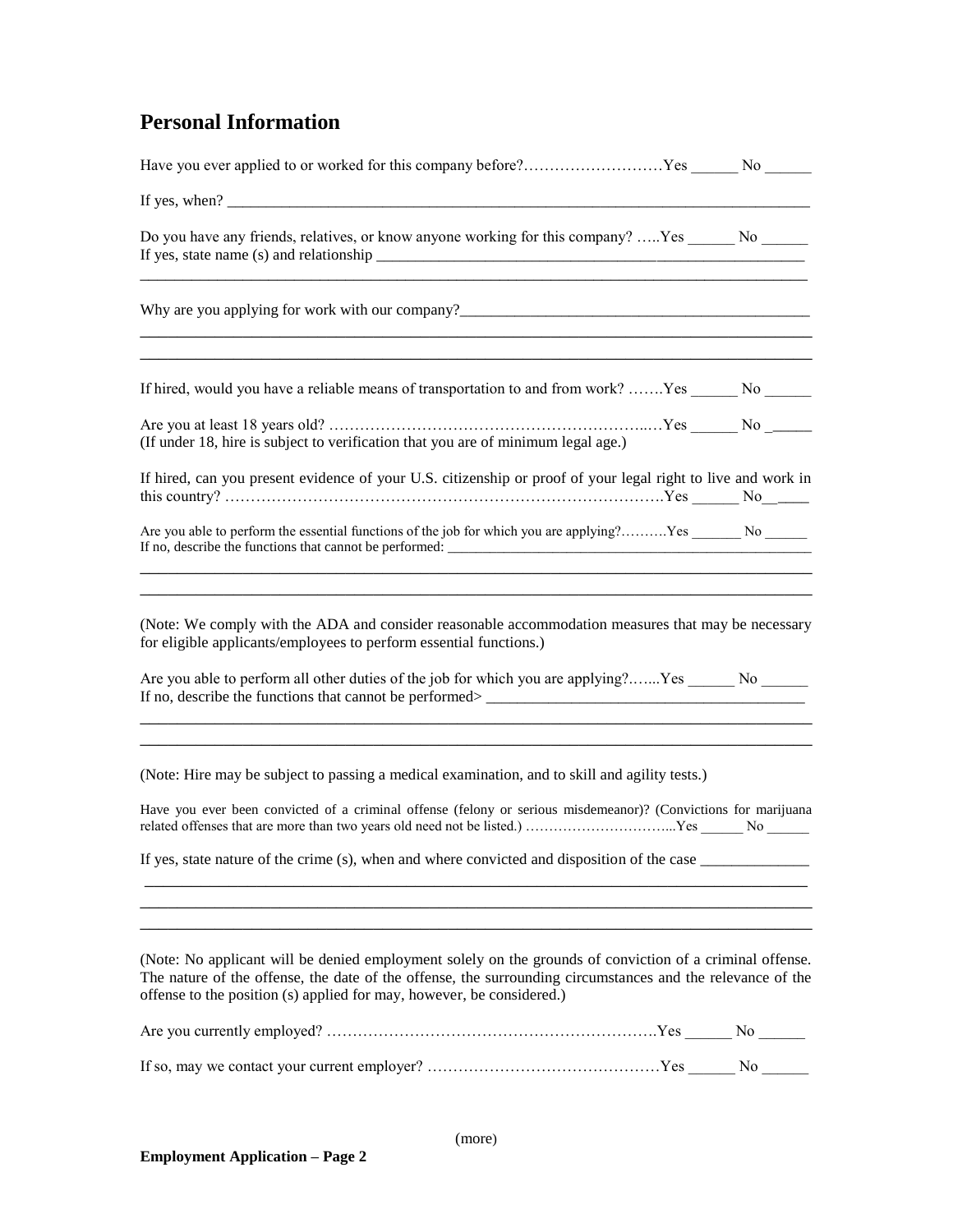# **Education, Training and Experience**

| School                         | Name and Address                                                                                                                                                                                                                                                                                           | No. of years<br>Completed | Did you<br>Graduate?                        | Degree /<br>Diploma |
|--------------------------------|------------------------------------------------------------------------------------------------------------------------------------------------------------------------------------------------------------------------------------------------------------------------------------------------------------|---------------------------|---------------------------------------------|---------------------|
| High<br>School                 |                                                                                                                                                                                                                                                                                                            |                           | $Yes$ <sub>___</sub><br>$No \_$             |                     |
| College/<br>University         |                                                                                                                                                                                                                                                                                                            |                           | $Yes$ <sub>__</sub><br>$No \_\_$            |                     |
| Vocational/<br><b>Business</b> |                                                                                                                                                                                                                                                                                                            |                           | $Yes$ <sub>___</sub><br>$No$ <sub>---</sub> |                     |
| Health<br>Care                 |                                                                                                                                                                                                                                                                                                            |                           | $Yes$ <sub>—</sub><br>$\mathrm{No}$ __      |                     |
|                                | Many of our customers (clients) do not speak English. Do you speak, write, or understand any foreign<br>If yes, which language $(s)$ ?<br>Do you have any other experience, training, qualifications or skills which you feel make you especially<br>suited for work at our company? If so, please explain |                           |                                             |                     |
|                                | Answer the following questions if you are applying for a professional position                                                                                                                                                                                                                             |                           |                                             |                     |
|                                |                                                                                                                                                                                                                                                                                                            |                           |                                             |                     |
|                                |                                                                                                                                                                                                                                                                                                            |                           |                                             |                     |
|                                |                                                                                                                                                                                                                                                                                                            |                           |                                             |                     |
|                                |                                                                                                                                                                                                                                                                                                            |                           |                                             |                     |
|                                | Has your license/certification ever been revoked or suspended?Yes No                                                                                                                                                                                                                                       |                           |                                             |                     |
|                                | If yes, state reason (s), date of revocation or suspension and date of reinstatement                                                                                                                                                                                                                       |                           |                                             |                     |
|                                |                                                                                                                                                                                                                                                                                                            |                           |                                             |                     |
|                                |                                                                                                                                                                                                                                                                                                            |                           |                                             |                     |

(more)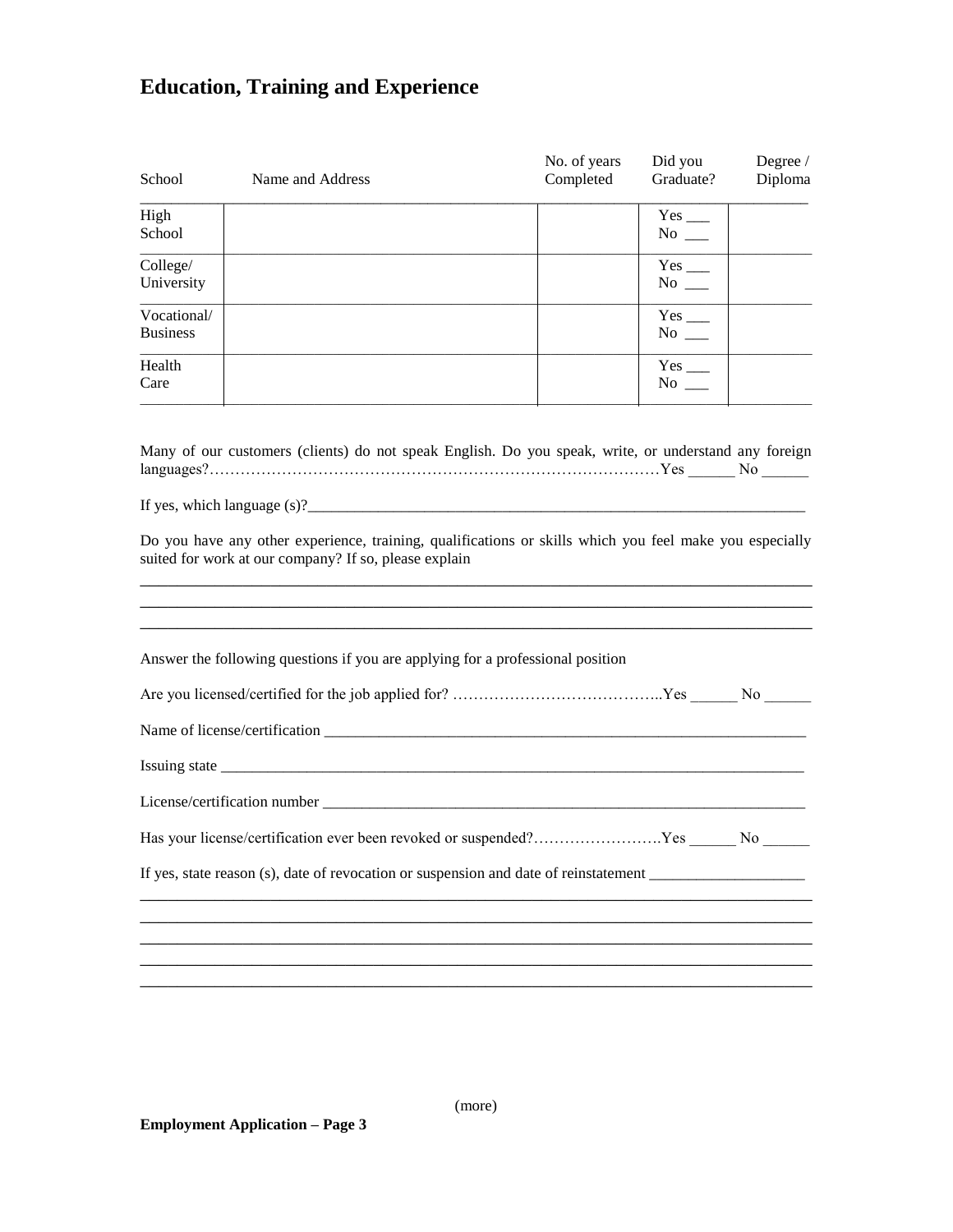#### **Employment History**

List below all present and past employment starting with your most recent employer (last 10 years is sufficient). Account for all periods of unemployment. You must complete this section even if attaching a resume.

| Name of Employer ________ |               |                                                                      |              |     |
|---------------------------|---------------|----------------------------------------------------------------------|--------------|-----|
| Address_<br>No.           | Street        | City                                                                 | <b>State</b> | Zip |
|                           |               |                                                                      |              |     |
|                           |               |                                                                      |              |     |
|                           |               | Telephone No. (Comparison of North Comparison Vour Supervisor's Name |              |     |
|                           |               |                                                                      |              |     |
|                           |               |                                                                      |              |     |
|                           |               |                                                                      |              |     |
| No.                       | <b>Street</b> | City                                                                 | <b>State</b> | Zip |
|                           |               |                                                                      |              |     |
|                           |               | Telephone No. (Comparison of North Comparison Vour Supervisor's Name |              |     |
|                           |               |                                                                      |              |     |
|                           |               |                                                                      |              |     |
|                           |               |                                                                      |              |     |
|                           |               |                                                                      |              |     |
|                           |               |                                                                      |              |     |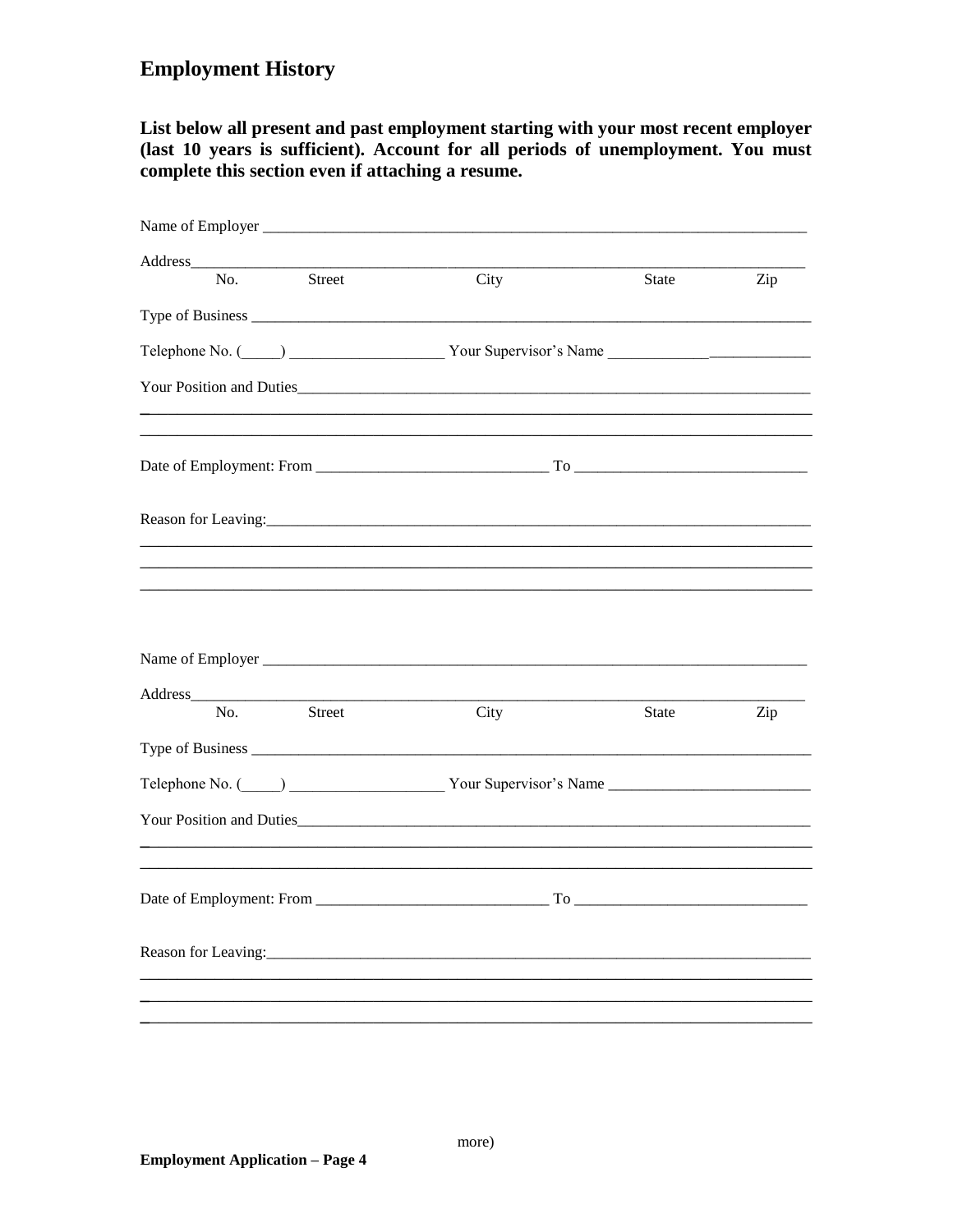| Name of Employer                                                                                                                                                                                                               |      |              |     |
|--------------------------------------------------------------------------------------------------------------------------------------------------------------------------------------------------------------------------------|------|--------------|-----|
| Address Andreas Address Address Address Andreas Address Address Address Address Andres Address Address Address A<br><b>Street</b><br>No.                                                                                       | City | State        | Zip |
|                                                                                                                                                                                                                                |      |              |     |
|                                                                                                                                                                                                                                |      |              |     |
| Telephone No. (Comparison in Transmitted No. (Comparison in Transmitted No. (Comparison in Transmitted No. 1)                                                                                                                  |      |              |     |
|                                                                                                                                                                                                                                |      |              |     |
|                                                                                                                                                                                                                                |      |              |     |
|                                                                                                                                                                                                                                |      |              |     |
|                                                                                                                                                                                                                                |      |              |     |
|                                                                                                                                                                                                                                |      |              |     |
|                                                                                                                                                                                                                                |      |              |     |
|                                                                                                                                                                                                                                |      |              |     |
| No.<br><b>Street</b>                                                                                                                                                                                                           | City | <b>State</b> | Zip |
|                                                                                                                                                                                                                                |      |              |     |
| Telephone No. (Champion Communication Communication Communication Communication Communication Communication Communication Communication Communication Communication Communication Communication Communication Communication Co |      |              |     |
|                                                                                                                                                                                                                                |      |              |     |
|                                                                                                                                                                                                                                |      |              |     |
|                                                                                                                                                                                                                                |      |              |     |
|                                                                                                                                                                                                                                |      |              |     |
|                                                                                                                                                                                                                                |      |              |     |
|                                                                                                                                                                                                                                |      |              |     |

Note: Attach additional pages if necessary.

(more)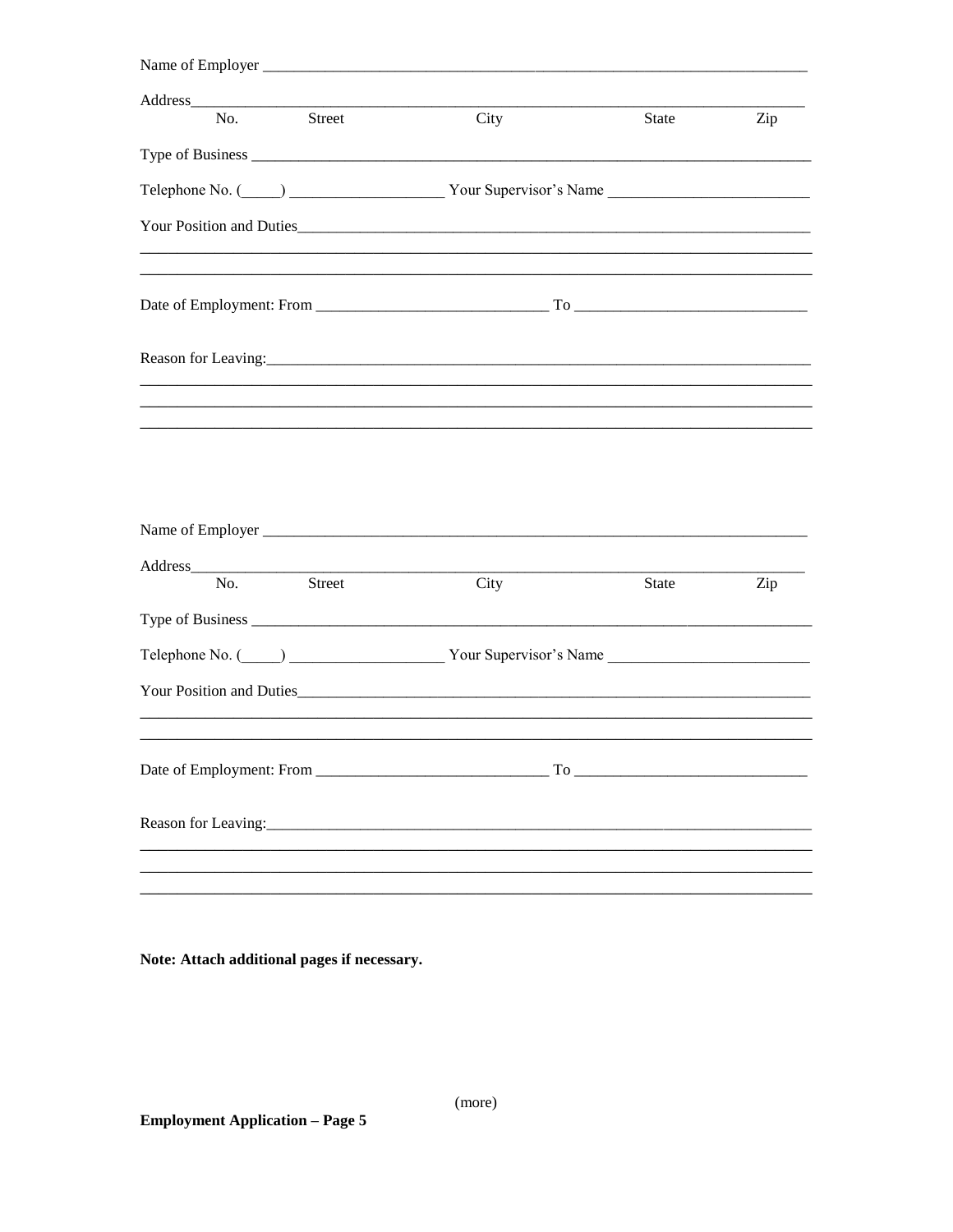| Name of Employer                 |                                                                                                                                                                                                                                     |              |     |
|----------------------------------|-------------------------------------------------------------------------------------------------------------------------------------------------------------------------------------------------------------------------------------|--------------|-----|
| Street<br>No.                    | City                                                                                                                                                                                                                                | <b>State</b> | Zip |
|                                  |                                                                                                                                                                                                                                     |              |     |
|                                  | Telephone No. (Comparison in Transmitted Vour Supervisor's Name                                                                                                                                                                     |              |     |
| Your Position and Duties         |                                                                                                                                                                                                                                     |              |     |
|                                  |                                                                                                                                                                                                                                     |              |     |
|                                  |                                                                                                                                                                                                                                     |              |     |
|                                  |                                                                                                                                                                                                                                     |              |     |
|                                  |                                                                                                                                                                                                                                     |              |     |
|                                  |                                                                                                                                                                                                                                     |              |     |
|                                  |                                                                                                                                                                                                                                     |              |     |
| No.<br><b>Street</b>             | City                                                                                                                                                                                                                                | State        | Zip |
|                                  |                                                                                                                                                                                                                                     |              |     |
|                                  | Telephone No. (Comparison in Transmitted No. (Comparison in Transmitted No. (Comparison in Transmitted No. 1)                                                                                                                       |              |     |
|                                  | Your Position and Duties <b>Example 2018</b> 2019 12:00:00 The Second State of the Second State of the Second State of the Second State of the Second State of the Second State of the Second State of the Second State of the Seco |              |     |
| Date of Employment: From _______ | To                                                                                                                                                                                                                                  |              |     |
|                                  |                                                                                                                                                                                                                                     |              |     |
|                                  |                                                                                                                                                                                                                                     |              |     |
|                                  |                                                                                                                                                                                                                                     |              |     |

Note: Attach additional pages if necessary.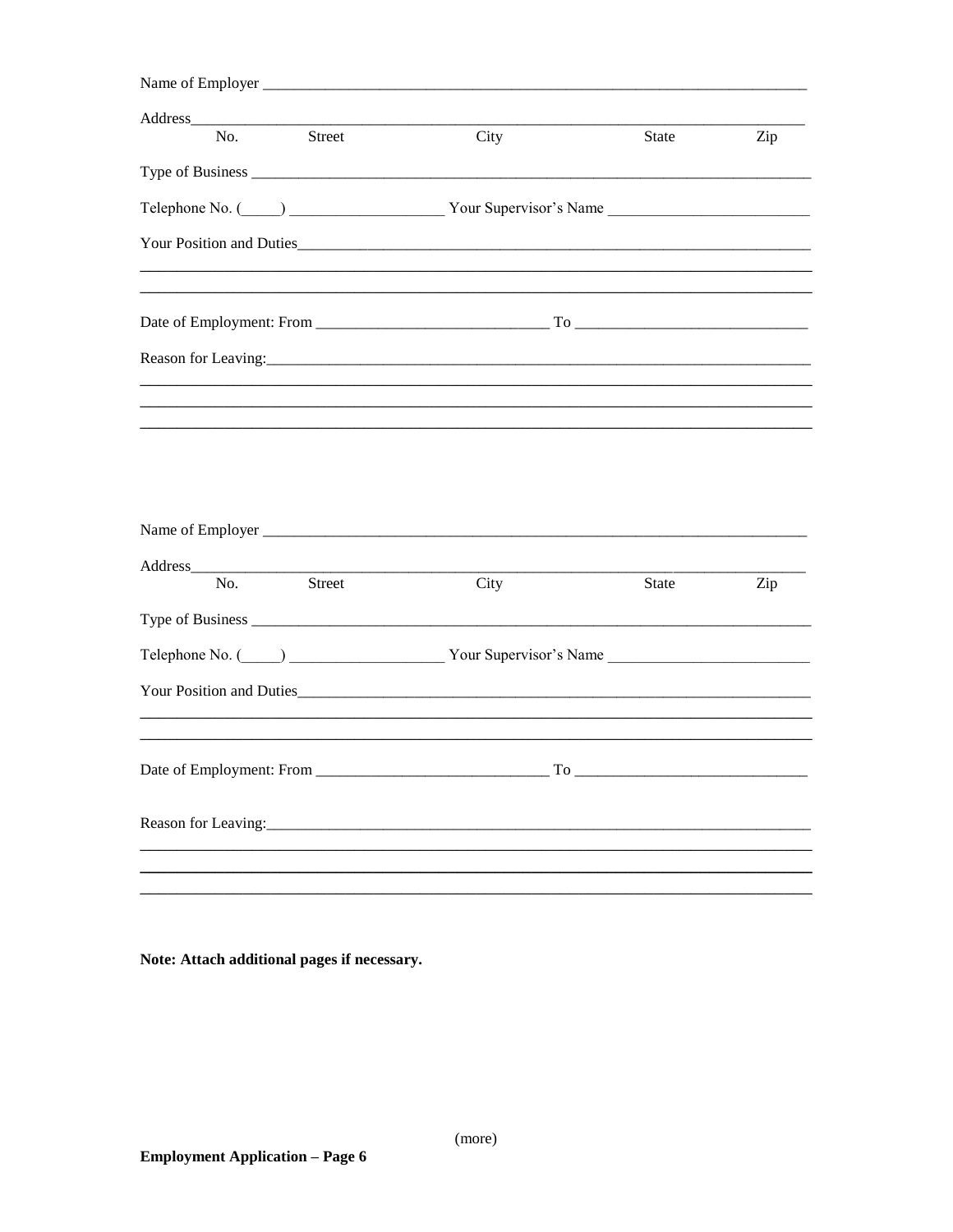### **Military Service**

Have you obtained any special skills or abilities as the result of service in the military?... Yes \_\_\_\_ No \_\_\_

#### **References**

List below three persons not related to you who have knowledge of your work performance within the last three years.

| No. | Street                                                                                                                                                                                                                               | City | State | Zip |  |
|-----|--------------------------------------------------------------------------------------------------------------------------------------------------------------------------------------------------------------------------------------|------|-------|-----|--|
|     |                                                                                                                                                                                                                                      |      |       |     |  |
|     | Telephone No. (Compared to the Compared Compared Telephone No. (Compared Telephone No. (Compared Telephone No                                                                                                                        |      |       |     |  |
|     |                                                                                                                                                                                                                                      |      |       |     |  |
|     |                                                                                                                                                                                                                                      |      |       |     |  |
|     |                                                                                                                                                                                                                                      |      |       |     |  |
| No. | Street                                                                                                                                                                                                                               | City | State | Zip |  |
|     | Occupation                                                                                                                                                                                                                           |      |       |     |  |
|     |                                                                                                                                                                                                                                      |      |       |     |  |
|     |                                                                                                                                                                                                                                      |      |       |     |  |
|     |                                                                                                                                                                                                                                      |      |       |     |  |
|     |                                                                                                                                                                                                                                      |      |       |     |  |
| No. | <b>Street</b>                                                                                                                                                                                                                        | City | State | Zip |  |
|     | Occupation <b>contract the contract of the contract of the contract of the contract of the contract of the contract of the contract of the contract of the contract of the contract of the contract of the contract of the contr</b> |      |       |     |  |
|     | Telephone No. (Compared to the Compared Compared Telephone No. (Compared to the Number of Years Acquainted                                                                                                                           |      |       |     |  |